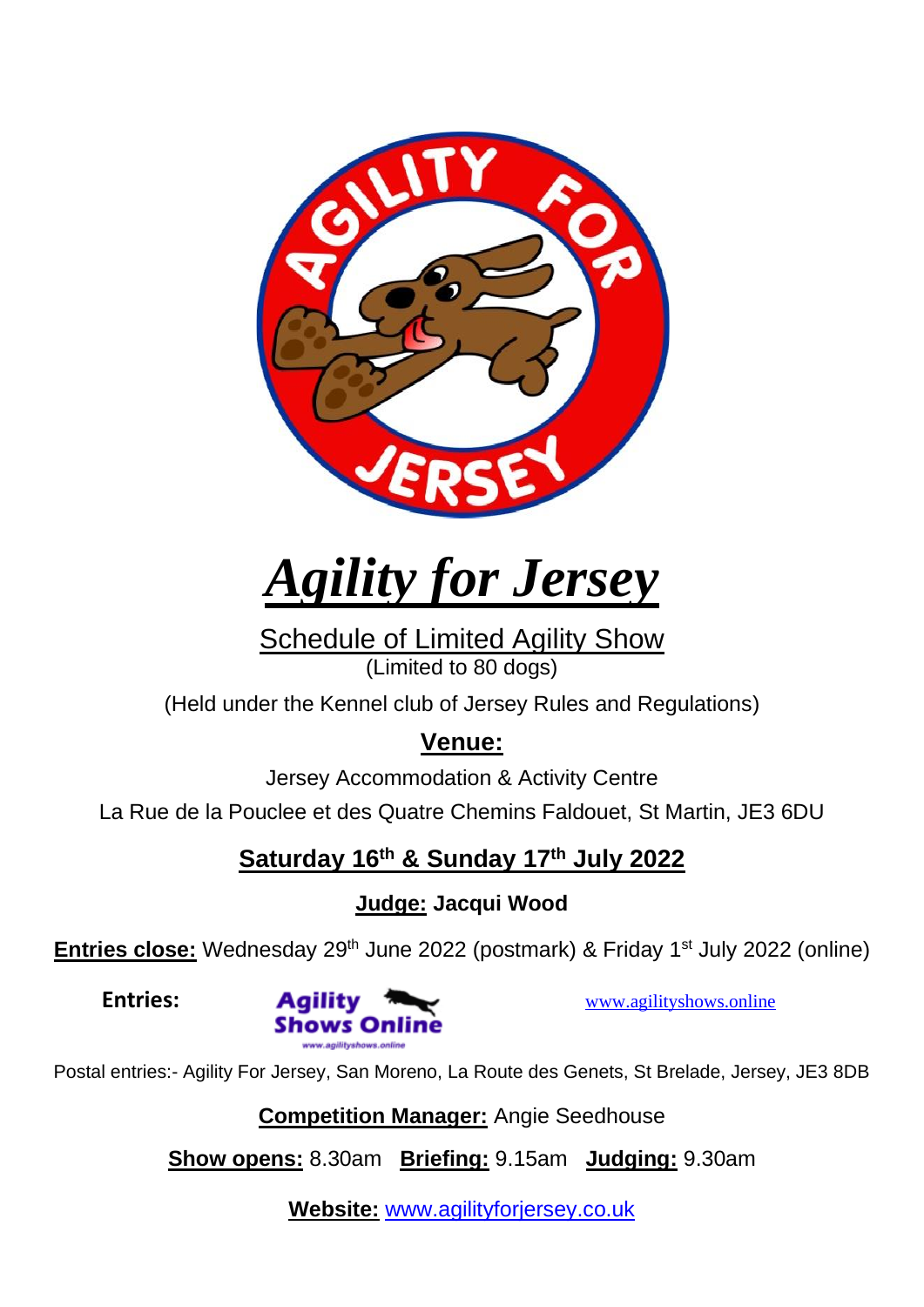

# **Show Information**

Welcome to the Agility for Jersey Summer show. The venue is Jersey Accommodation & Activity Centre, the show will open at 8.30am, briefing at 9.15am and judging at 9.30am.

We ask that everyone entered in the show offers to help so that no one will need to do a lot. Please detail on the entry form what you would prefer to do; we shall do our best to accommodate your choice of job, however sometimes we will have to allocate certain jobs for the best interests of the show. Any late entries will be allocated course building duties for that day.

Please make sure that you pick up after your dogs and help us to keep the venue clean and tidy.

Please also note that all dogs should be kept on a lead unless they are in the ring competing or in the designated exercise area.

Please keep dogs under close control and supervision at all times.

# **Dog of the Year Qualifying Criteria**

All dogs placed with a clear round in the course time in any standard Agility or Jumping class. Special classes do not qualify.

#### **Prizes**

Rosettes: 1<sup>st</sup> to 6<sup>th</sup> in all classes and clear round rosettes for dogs with clear rounds not gaining a placed rosette.

**Entry Fees -** £3.50 per class **Late Entry fees:** £5.00 per class

# **Covid-19**

The show will follow Covid-19 government regulations that are in force at the time of the show. If needed number of people may be limited & distancing may be in force. Please ensure that guidelines are followed. We want to ensure that everyone stays safe. If you have any of the Covid-19 symptoms, please do not attend the show.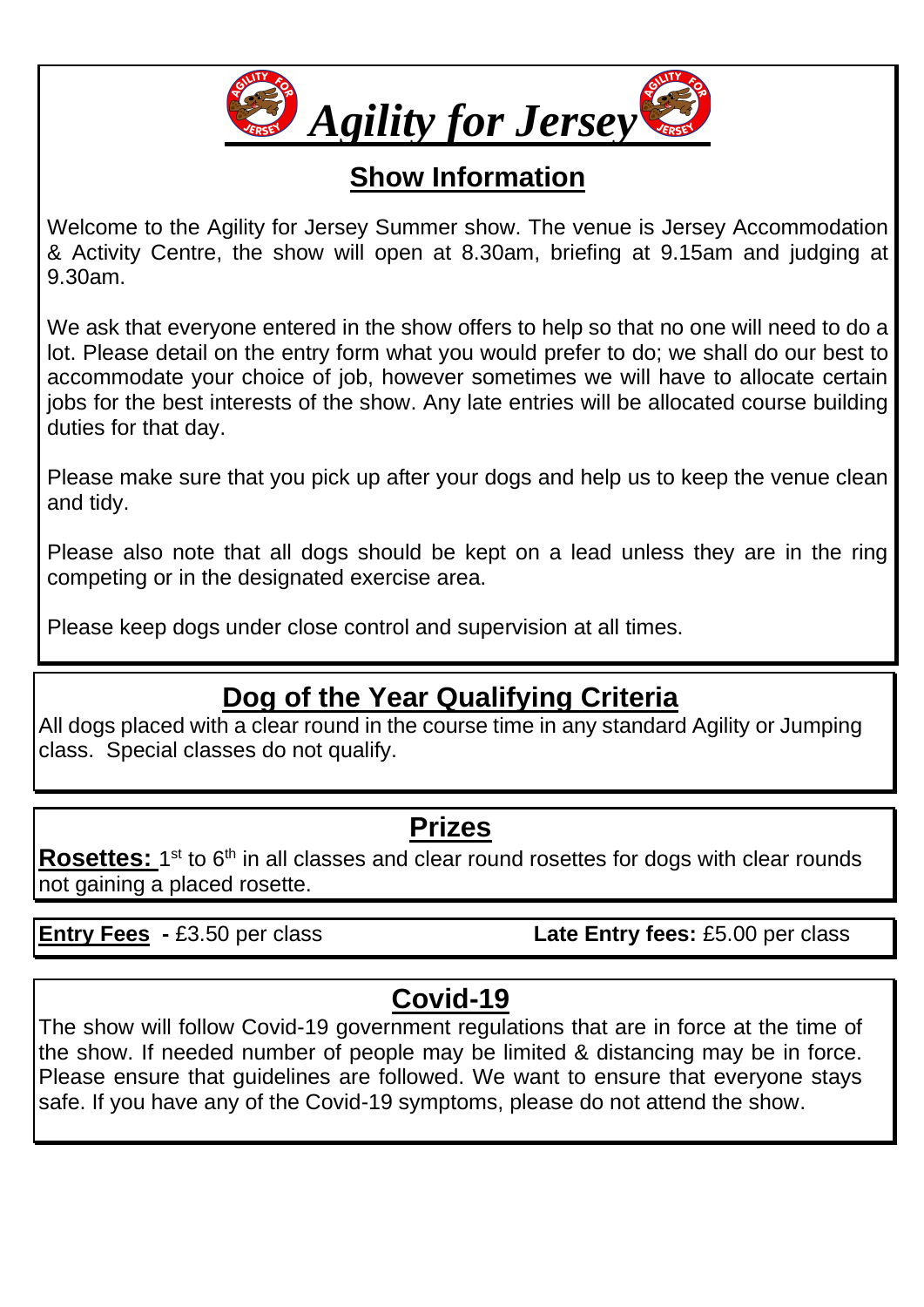# **Saturday**

#### **Show opens:** 8.30am **Briefing:** 9.15am **Judging:** 9.30am

#### **Judge: Jacqui Wood**

#### **Class no: Class details:**

- **Class 1:** Small Combined Grade A-B Jumping
- **Class 2:** Medium Combined Grade A –B Jumping
- **Class 3:** Intermediate Combined Grade A –B Jumping
- **Class 4:** Large Combined Grade A –B Jumping
- **Class 5:** Special Any Size Graded Jumping
- **Class 6:** Small Grade B Jumping
- **Class 7:** Medium Grade B Jumping
- **Class 8:** Intermediate Grade B Jumping
- **Class 9:** Large Grade B Jumping
- **Class 10:** Small Grade A Jumping
- **Class 11:** Medium Grade A Jumping
- **Class 12:** Intermediate Grade A Jumping
- **Class 13:** Large Grade A Jumping
- **Class 14:** Special Anysize Graded Jumping
- **Class 15:** Small Combined Grade A –B Agility
- **Class 16:** Medium Combined Grade A –B Agility
- **Class 17:** Intermediate Combined Grade A B Agility
- **Class 18:** Large Combined Grade A B Agility
- **Class 19:** Special Anysize Graded Agility
- **Class 20:** Small Graded A B Agility
- **Class 21:** Medium Graded A B Agility
- **Class 22:** Intermediate Graded A B Agility
- **Class 23:** Large Graded A B Agility
- **Class 24:** Special No Seesaw Anysize Graded Agility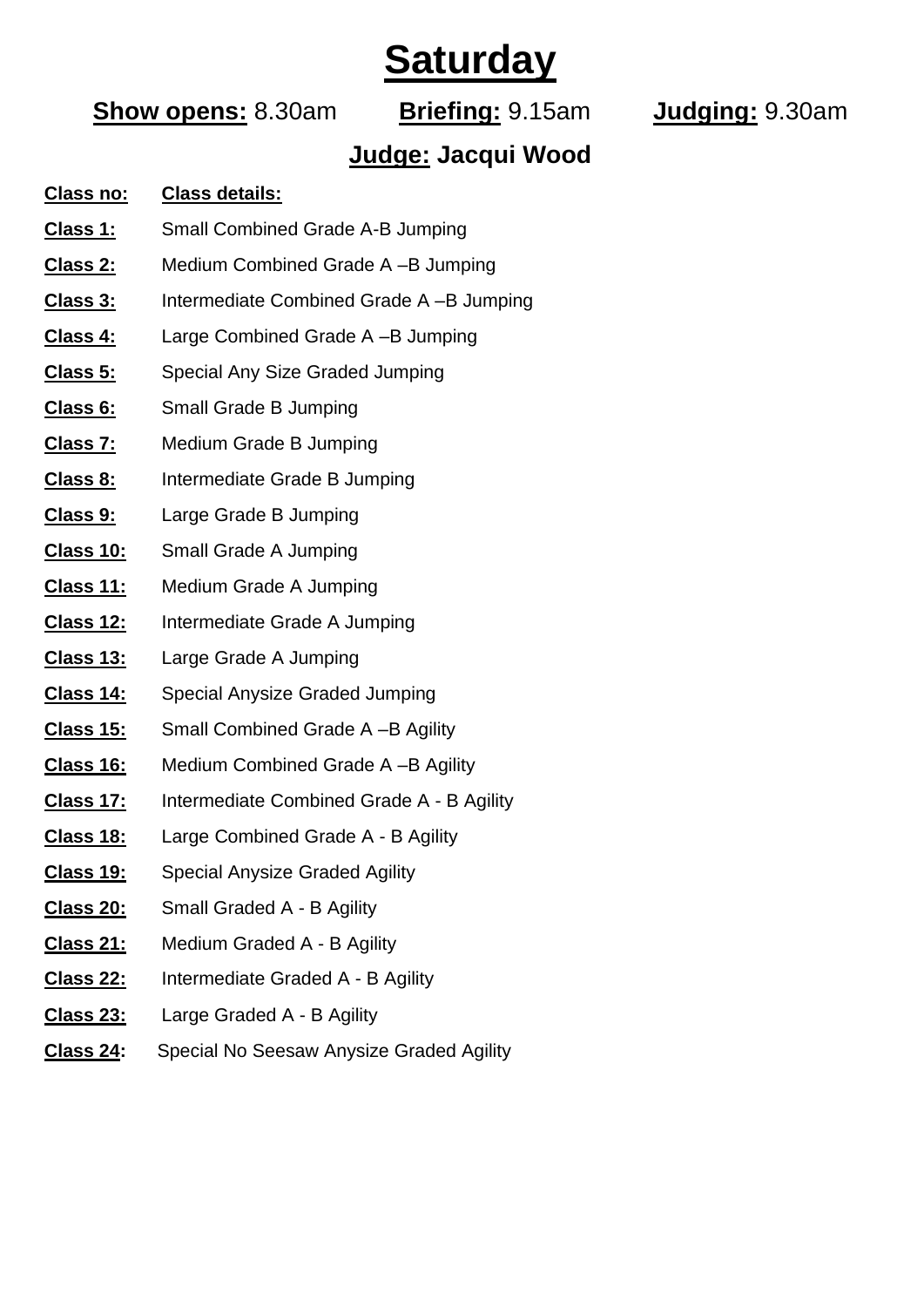# **Sunday**

#### **Show opens:** 8.30am **Briefing:** 9.15am **Judging:** 9.30am **Judge: Jacqui Wood**

#### **Class no: Class details:**

- **Class 25:** Large Combined Grade A-B Agility
- **Class 26:** Intermediate Combined Grade A-B Agility
- **Class 27:** Medium Combined Grade A-B Agility
- **Class 28:** Small Combined Grade A-B Agility
- **Class 29:** Special Anysize Graded Agility
- **Class 30:** Large Grade B Agility
- **Class 31:** Intermediate Grade B Agility
- **Class 32:** Medium Grade B Agility
- **Class 33:** Small Grade B Agility
- **Class 34:** Large Grade A Agility
- **Class 35:** Intermediate Grade A Agility
- **Class 36:** Medium Grade A Agility
- **Class 37:** Small Grade A Agility
- **Class 38:** Special No Seesaw Anysize Graded Agility
- **Class 39:** Large Combined Grade A-B Jumping
- **Class 40:** Intermediate Combined Grade A-B Jumping
- **Class 41:** Medium Combined Grade A-B Jumping
- **Class 42:** Small Combined Grade A-B Jumping
- **Class 43:** Special Anysize Graded Jumping
- **Class 44:** Special Large Tunnel Terrors
- **Class 45:** Special Intermediate Tunnel Terrors
- **Class 46:** Special Medium Tunnel Terrors
- **Class 47:** Special Small Tunnel Terrors
- **Class 48:** Special Anysize Graded Tunnel Terrors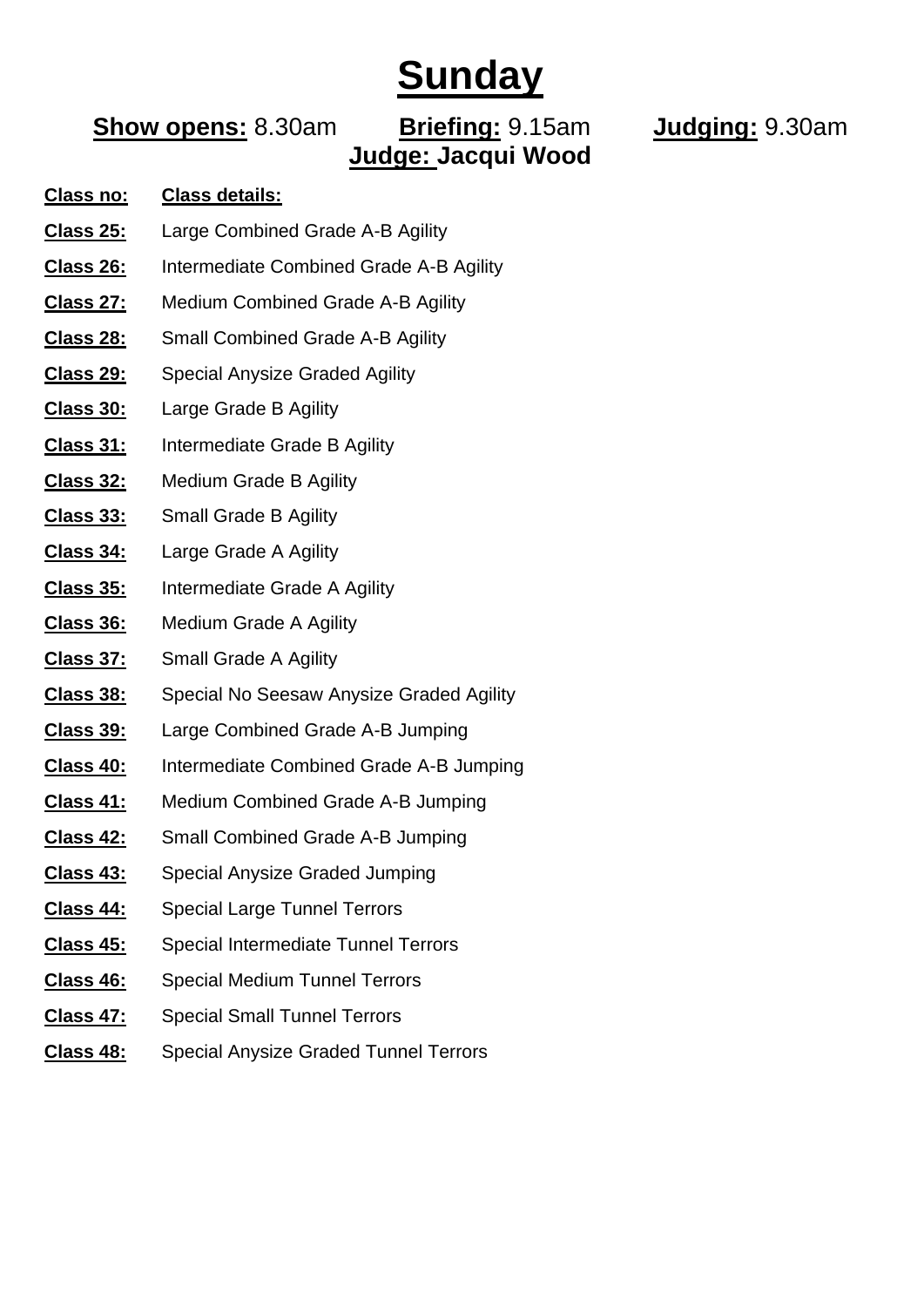# **Class Definitions**

**Small Dogs:** For dogs measuring 350mm or under at the withers. Standard height of Jumps: 300mm.

**Medium Dogs:** For dogs measuring over 350mm and measuring 430mm or under at the withers. Standard height of jumps: 400mm.

**Intermediate Dogs:** For dogs measuring over 430mm and measuring 500mm or under at the withers. Standard height of jumps: 500mm.

**Large Dogs:** For dogs measuring over 500mm at the withers. Standard height of jumps: 600mm.

#### **Grade A & B**

**Grade A**: All dogs will deemed as Grade A until they have won four standard classes (standard classes to include combined classes) with clear rounds, where at least two are an agility class runs at any Kennel Club of Jersey Licensed Agility show. Also for dogs which are eligible to compete in Grades 1 or 2 at a Kennel Club Ltd (UK) Licensed Open Agility show, plus dogs that are Grade 3, but have yet to win a class at Grade 3 with that particular dog. Also dogs which are eligible to compete in Level 1 at a FCI Licenced Agility show (France 1er Degre).

**Grade B**: For dogs which have won four classes in Grade A and/or combined classes (clear rounds only, two of which must be agility rounds) at any Kennel Club of Jersey Licensed Agility show. Also for dogs which are not eligible to compete in Grade A above, plus dogs which are eligible to compete in Level 2 or 3 at a FCI licensed Agility show (France 2 ѐme or 3 ѐme Degre). Or dogs that qualified for Grade B before 2022.

**Any Size:** Open to dogs that are not entered in any of the above classes on the day. This class is aimed at veterans, dogs that are unable to jump full height etc. (this also includes level D in France). Jumping classes will have no weaves or tyre, agility classes will have no weaves or tyre. (Any dogs that enter this class at this show will still be eligible to enter other size classes at future shows).

Maximum height of jumps: Large/Intermediate dogs and France level D 300mm / Small/Medium dogs Micro. Graded – separate awards will be given to dogs that have only competed in any size & dogs that have previously competed in any standard class.

#### **Agility in Jersey:**

This show is licensed by the Kennel Club of Jersey, our local governing body, which is totally independent of the Kennel Club Ltd (UK) or FCI. Any wins at this Limit show do not count towards any progression levels at any Kennel Club Ltd (UK) or FCI licensed shows or any qualification unless specified in this schedule. All dogs must be registered with the Kennel Club of Jersey or the Guernsey Kennel Club in accordance with Kennel Club of Jersey's Regulations for Classification and Registration.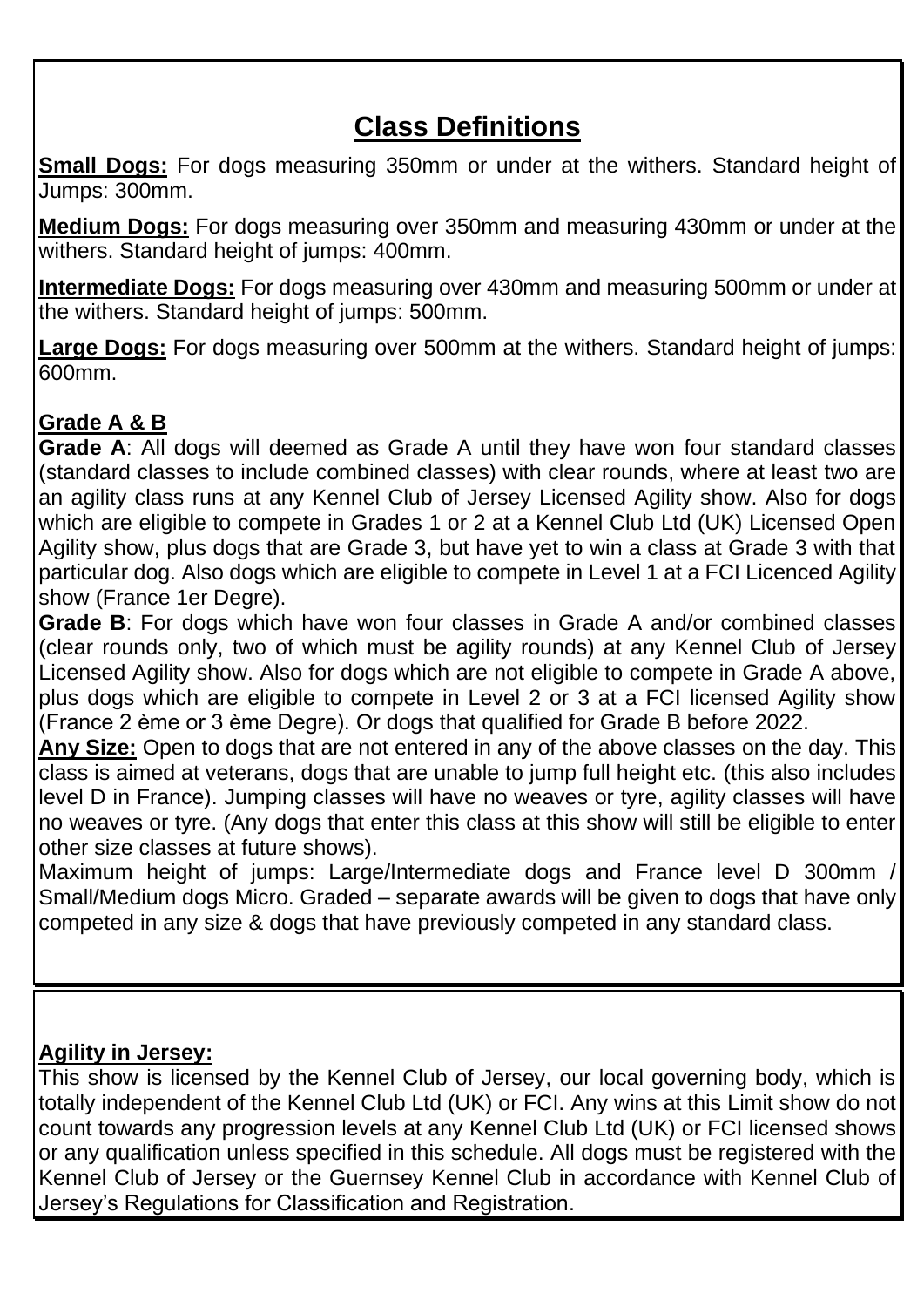#### **Rules & Regulations**

- 1. Dogs entered at Kennel Club of Jersey licensed Agility Shows must be registered with the Kennel Club of Jersey or Guernsey Kennel Club in accordance with Kennel Club of Jersey's Regulations for Registration. The registration number will be required for each entry.
- 2. Entry for all classes: £3.50 per class.
- 3. The Committee of Agility for Jersey reserves the right to refuse any entry on reasonable grounds.
- 4. Dogs under 18 calendar months of age on the first day of the Show are not eligible to compete at Kennel Club of Jersey licensed Agility Shows.
- 5. Not For Competition entries will be accepted for dogs aged four calendar months and over. Dogs must be Kennel Club of Jersey registered with their details recorded on the entry form.
- 6. No bitch in season is allowed to compete.
- 7. No person shall carry out punitive correction or harsh handling of a dog at any time within the boundaries of the Show.
- 8. Dogs must not wear any type of slip, half-slip collar or lead whilst competing. A flat, close fitting, leather or webbing collar is permitted, providing the only attachment is a plain identification panel as an integral part of the collar i.e. not attached by a ring.
- 9. Should a judge be unable to fulfil the appointment to judge the Committee reserves the right to appoint another judge.
- 10. No competitor shall impugn the decision of the judge or judges.
- 11. There is no show sponsor.
- 12. Kennel Club of Jersey standard marking Regulations apply.
- 13. Height of hurdles will be standard, except as detailed in the class definitions section of the schedule.
- 14. The height limit for dogs.
	- a. Large Dogs For dogs measuring over 500mm at the withers.
	- b. Intermediate Dogs For dogs measuring over 430mm and measuring 500mm or under at the withers.
	- c. Medium Dogs For dogs measuring over 350mm and measuring 430mm or under at the withers.
	- d. Small Dogs For dogs measuring 350mm or under at the withers.

Other variations are catered for at this show as set out in the class definitions section of the schedule.

- 15. Withdrawal of dogs from Competition:
	- A dog shall be withdrawn from competition and removed from the Show if it is:
	- a. A bitch which is in season.
	- b. Suffering from any infectious diseases or contagious disease.
	- c. Interfering with the safety or running of an opponent.
	- d. Of such temperament or is so much out of hand as to be a danger to the safety of any person or other animal.
	- e. Likely to cause suffering to the dog if it continues competing.
- 16. In estimating the number of awards won, all wins up to and including 25 days before the start of the competition shall be counted when entering for any class. In the event that a dog becomes eligible for the next grade at a particular show, after the entry for that show has been sent, it is the competitor's responsibility to notify the show secretary at least 14 days before the date of the show. The dog will then be moved into the appropriate class(es) for the next grade. The dog must be moved into the corresponding number of classes as were entered at the lower grade.
- 17. Should circumstances so dictate the Committee, in consultation with the Judges, may alter arrangements as necessary.
- 18. In the event that the show is cancelled due to unforeseen circumstances, the Agility for Jersey will refund fees, less reasonably incurred expenses, on receipt of a letter/email asking for the refund, submitted within 1 month of the show date.
- 19. Food shall not be carried in the hand or given to a dog in the ring.
- 20. Separate entry forms must be completed by each competitor and must be signed by the competitor. Entry forms must be accompanied with the appropriate fees.
- 21. No dogs suffering from infectious or contagious disease or having been exposed to such disease during the period of 21 days prior to the Competition may compete. Competitors infringing the Regulation will be liable to be fined and/or dealt with under Kennel Club of Jersey rules.
- 22. Animals at an Event Apart from dogs entered in the show and not for competition dogs, no animal shall be brought into the precincts of the event during its continuance, except any dogs registered to assist the disabled without the permission of the committee.
- 23. A pay on the day class will be held if time permits.
- 24. Late entries may be accepted on the day, subject to the number of dogs already entered. The entry fees will be £5.00.
- 25. A practice jump / ring may be available to dogs entered for competition at the show. This may be used at the discretion of the handler without liability to the show organisers.
- 26. Any Complaint to be lodged with the Competition Manager within 1 hour of the incident together with a fee of £30.00 (refundable in the event of the complaint being upheld.) A form will be provided by the Competition Manager, and full details of the incident to be received in writing together with a completed complaint form within 10 working days of the close of the show.
- 27. All dogs are entered at their own risk and whilst taking every care, the Committee cannot be held responsible for any damage, loss or injury caused to any dog, persons or property whilst at the show.
- 28. Welfare of Dogs An exhibitor (or competitor) whose dog is entered at a Kennel Club of Jersey licensed event should take all reasonable steps to ensure the needs of their dog(s) are met, and should not knowingly put their dogs' health and welfare at risk by any action, default, omission or otherwise. A breach of this Regulation may be referred to the Kennel Club of Jersey or States of Jersey Veterinary Surgeon, under the Animal Welfare Law and / or General Committee for disciplinary action under Kennel Club of Jersey Rules and Regulations.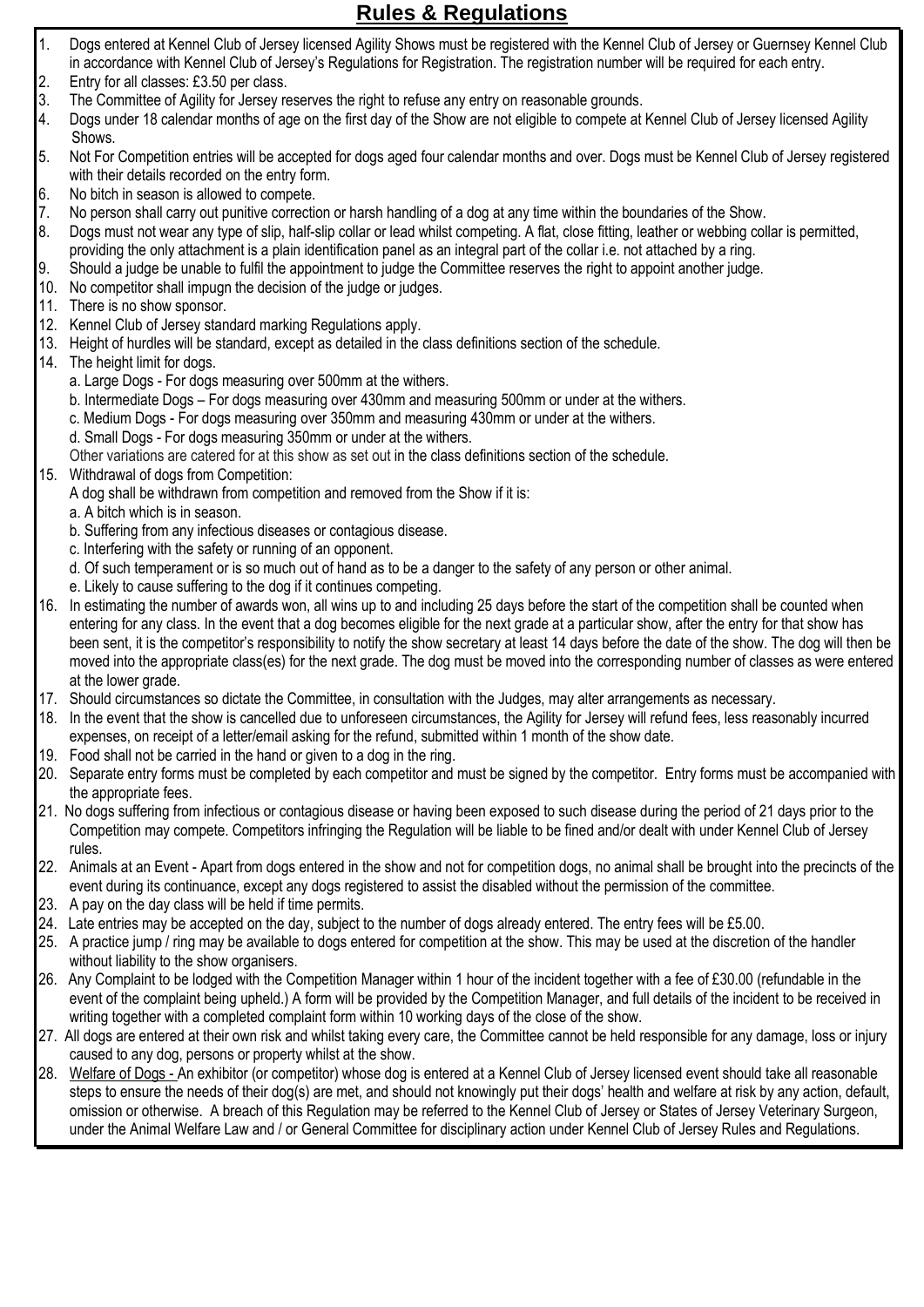## **Agility For Jersey Potential Show Dates 2022/2023**



| Show:                | Agility for Jersey Autumn Show 2022                                                                                              |
|----------------------|----------------------------------------------------------------------------------------------------------------------------------|
| Date:                | Saturday 8th & Sunday 9th October 2022                                                                                           |
| <b>Closing Date:</b> | TBC                                                                                                                              |
| Judge:               | <b>Jackie Gardner</b>                                                                                                            |
| Show:                | <b>Agility for Jersey Spring Show</b>                                                                                            |
| Date:                | Saturday 18th & Sunday 19th March 2023                                                                                           |
| Show:<br>Date:       | Agility for Jersey May weekend Show<br>Saturday 27 <sup>th</sup> & Sunday 28 <sup>th</sup> & Monday 29 <sup>th</sup><br>May 2023 |
| Show:                | <b>Agility for Jersey Summer Show</b>                                                                                            |
| Date:                | Saturday 15th & Sunday 16th July 2023                                                                                            |
| Show:                | <b>Agility for Jersey Autumn Show</b>                                                                                            |
| Date:                | Saturday 7th & Sunday 8th October 2023                                                                                           |
| Dates may change     |                                                                                                                                  |

 $6<sup>th</sup> - 1$  point

#### **MEMBERS' ANNUAL POINTS TROPHIES**

Points are received from placings in all Standard Classes at all Agility For Jersey shows, where you are a Member of the Club, as follows:- Agility Classes:-  $1<sup>st</sup> - 12$  points 2<sup>nd</sup> – 11 points 3<sup>rd</sup> – 10 points 4<sup>th</sup> – 9 points 5<sup>th</sup> – 8 points Jumping Classes:-  $1<sup>st</sup> - 6$  points 2<sup>nd</sup> – 5 points 3 rd – 4 points 4<sup>th</sup> – 3 points 5<sup>th</sup> – 2 points

6<sup>th</sup> – 7 point